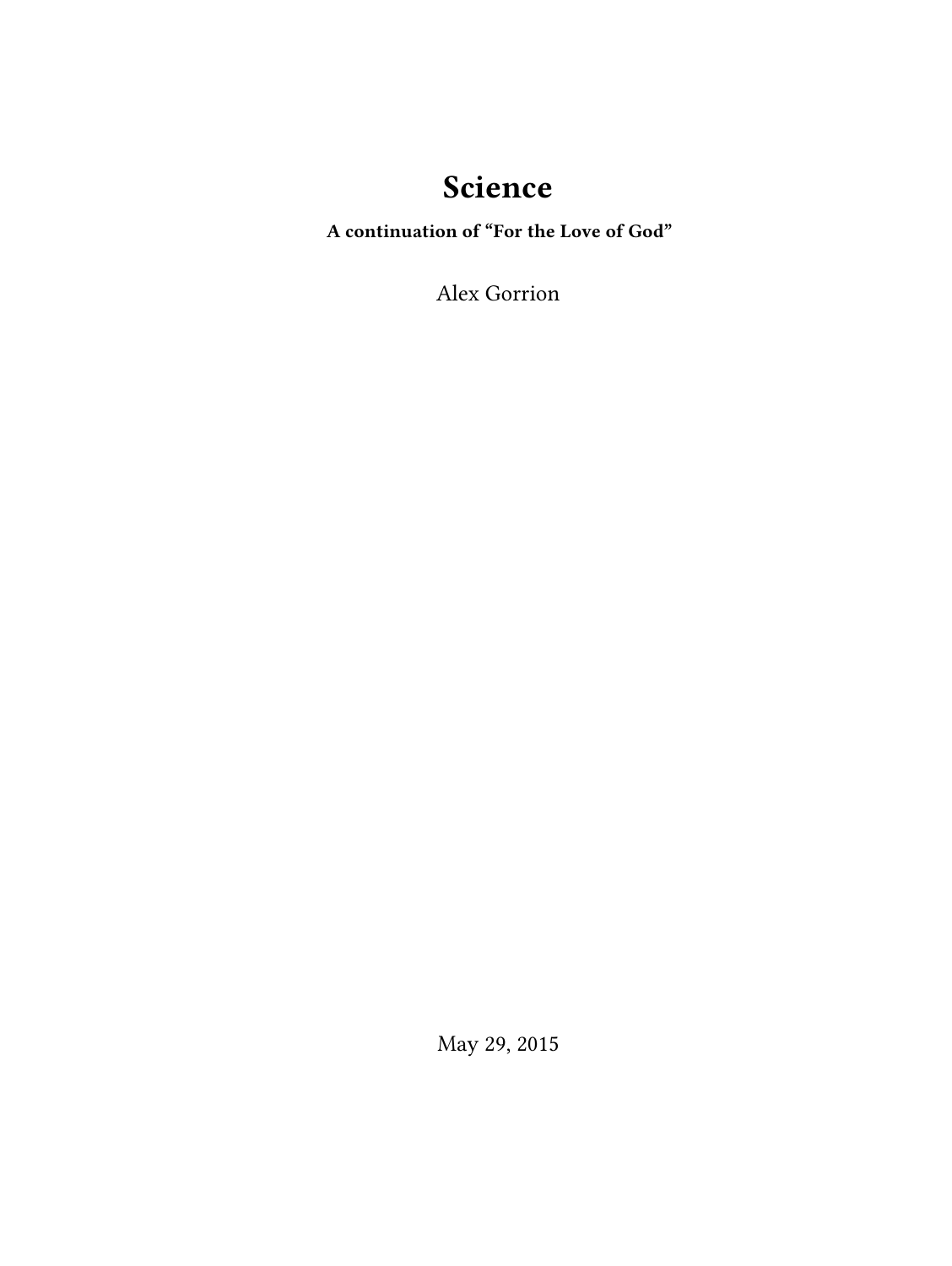# **Contents**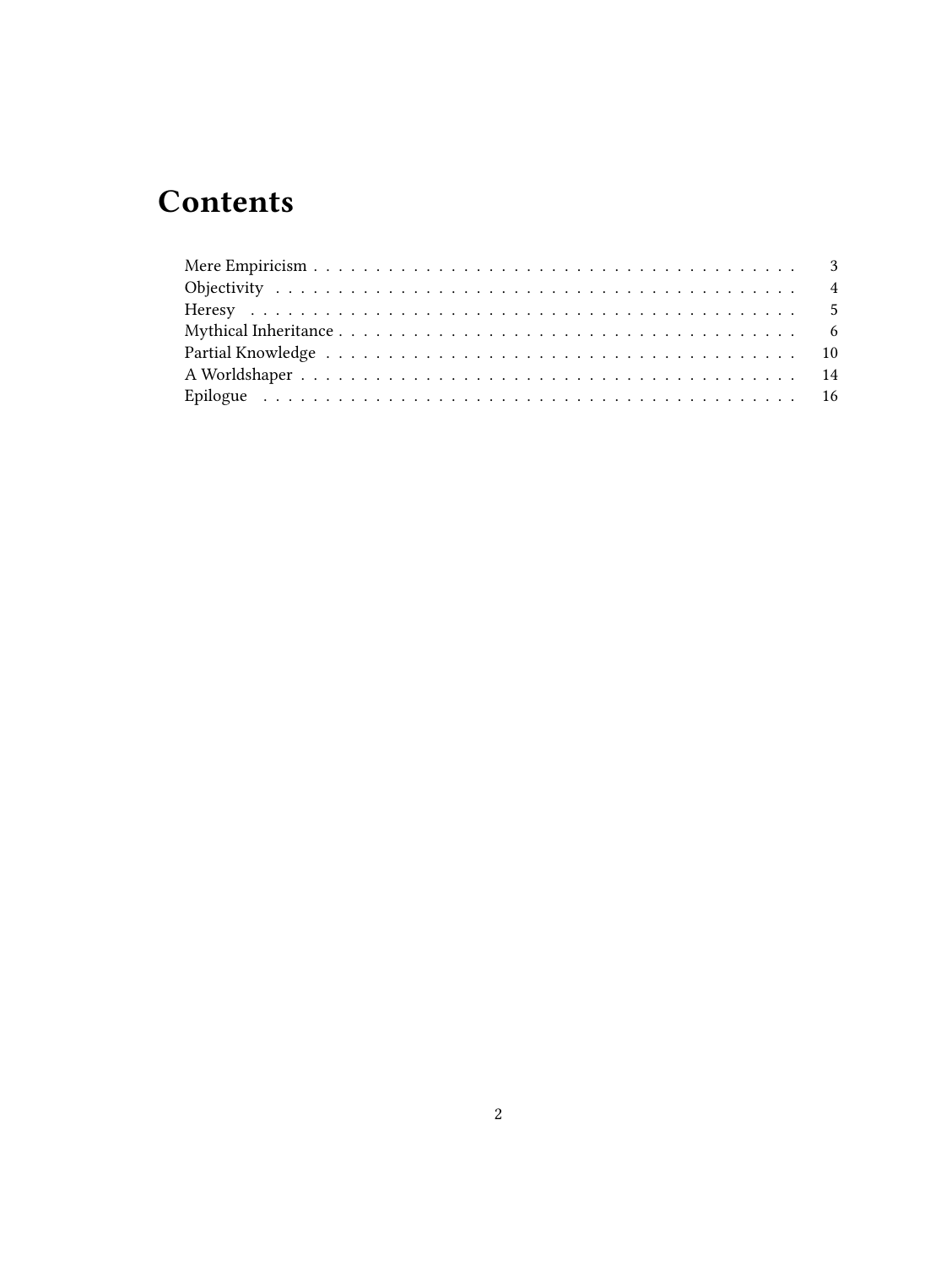Elaborating an idea that was left mentioned but unexplored in the previous essay, we wish to outline some central arguments of our belief that Western science or Enlightenment rationalism constitutes a mythical worldview, a state religion, and a productive modality, which is to say, a *worldshaper*. While it is true that all religions are worldshapers, since understanding is one of the first forms of shaping, by being integrally connected to capitalism Western science is the most powerful worldshaper to date; far from neutral, it is a most potent machine. Not only do we argue the religious nature of Science, we also assert that it is a direct ideological descendant of Christianity, and while the ascendancy of Enlightenment rationalism constituted a rupture with Church power and doctrine, we would qualify this as an evolutionary rupture, incurring no more breakage or damage to Church structures and thinking than was strictly necessary for Science to gain its independence and make a qualitative leap as the hegemonic worldshaper, as the butterfly must break the chrysalis.

#### <span id="page-2-0"></span>**Mere Empiricism**

From the outset we find it necessary to make a crucial distinction between Enlightenment rationalism, a category that contains nearly all the attributes people wish to communicate when they refer to "science," and the empirical method, which rationalism's coreligionists would have us believe is the pure essence and extent of real science, a method unencumbered by worldview.

In rejecting Science we do not reject the empirical method, which we consider a useful but severely limited way of gaining knowledge; rather we reject all of Western science's dark matter, all the elements it claims not to possess. We can use the empirical method without believing in Science just like we can appreciate a cathedral without being Catholic or use fire or wheels without being animists (as were the probable inventors of those tools). In fact, the comparison is faulty, given that Enlightenment thinkers were not the sole nor the first inventors of empiricism, just as Johannes Gutenberg was not the sole nor the first inventor of the printing press. Experimentation is widespread in human history, and in many cultures it has taken on methodical forms.

Because scientists from the "hard" branches have studied neither discourse, nor symbols, nor logic, they tend to be unaware when they are speaking metaphorically, and often confuse fact with fiction (to be fair I should point out that this problem, which I had grasped but could not articulate, was first elucidated to me by a PhD candidate of the humanities). Believers in Science will generally assert that Science itself is nothing more than empiricism. This is balderdash. We enumerate below a whole host of religious elements of the rationalist worldview and characteristics that the Enlightenment uncritically inherited from Christianity. But first, it would be good to point out a chief limitation of empiricism itself. This element can be summed up as the following non-falsifiable article of faith: "believe only what you can see." Such a belief is wholly ignorant of the fact, now empirically proven, that observation changes what is being observed, and it also predisposes us to a knowledge of *aliens* rather than a knowledge of self, relationships, or fields.

Leaving behind positivism and the faith in one kind of knowledge alone, we would state that "only what can be observed and tested counts as empirical knowledge." The implication is that there are many other kinds of knowledge, a recognition unknown to men of "Science," who have chosen to name their doctrine, simply and presumptuously, "Knowledge"—in Latin of course,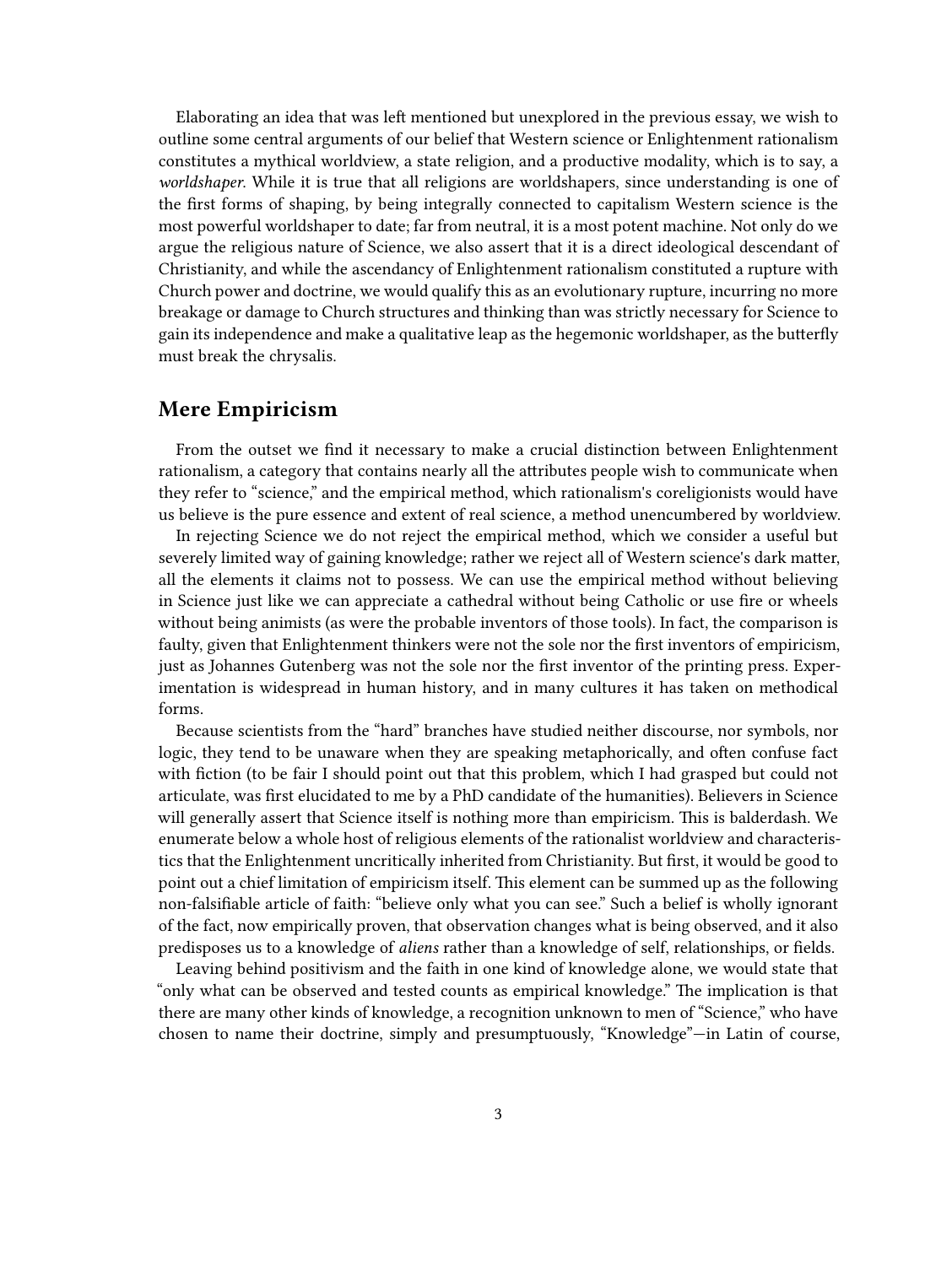suggesting an entire other train of baggage coming along on tracks clearly laid down by the Catholic church.

# <span id="page-3-0"></span>**Objectivity**

While we can appreciate a limited but significant validity in empiricism, we must attack objectivity wholeheartedly as a philosophically and empirically preposterous idea, as well as a morally disturbed way of looking at the world. Nevermind the insistence that contradiction or paradox constitutes a logical fallacy (which in some cultures would be viewed as a sign of a simplistic immaturity), the belief that there exists a complete, internally aligned, finite set of facts to describe every situation implies a worldview screaming for an absent god. All facts are processed knowledge resulting from personal involvement in a situation, guided by a specific cultural and historical framing as well as individual motivations. Regardless of whether a falling tree makes noise in an empty forest, how someone understands a forest and what features of it they decide to, or are even able to, measure, are all subjectively determined factors. There are no facts without personhood, and the tendency to try to alienate the facts from the producers of those facts not only trains people in a non-ecstatic disembodied view of their own lives, it also suggests dishonesty as well as an extreme discomfort with one's place in the world. In a world not ruled by Science, psychologists would be speaking about "objectivity neurosis" rather than "oppositional defiance disorder."

Empirically and philosophically speaking, objectivity is a concept that has been thoroughly problematized, if not to say discredited; nonetheless it continues to make the rounds and play a central role in shaping people's worldview (a dynamic that we will see pop up a number of times throughout this essay). It is now a well produced and difficult to deny fact that observation *always* changes that which is observed.

This holds true across the disciplines, from the thermometer slightly changing the temperature of the matter it is inserted into, to the velocity of one object being relative to the velocity of the object from which it is being observed, to people changing their behavior, even pandering to the scientist's expectations, when being observed by an anthropologist or sociologist. This boils down to a truism that should, at least philosophically, hold great weight: it is impossible to know the world without us.

In terms of physics, it is hard to talk about objective velocity and position because space is not a neutral, static field of fixed coordinates against which objects can be measured; in fact on a number of levels even the firm distinction between object and space is illusory, stemming from a human (or at least Western) preference for seeing things and not seeing the field that contains them.

And in terms of knowledge production focusing on other humans, we can take a moment to mock medical studies (the medical industry, ahem, profession, will be a favorite whipping boy of this article). The supposedly passive subjects in medical studies are engaged in the study for specific reasons opaque to the researchers who are ostensibly in control; they know how to give the researchers what they want, and even to play them. In many cases, they are more able professionals than the researchers themselves. And if we are to believe that an uncontrolled "placebo effect," purely psychological in terms of Science's mind-body dualism, can corrupt the results of a study, what about the psychological effects of living for several days inside a research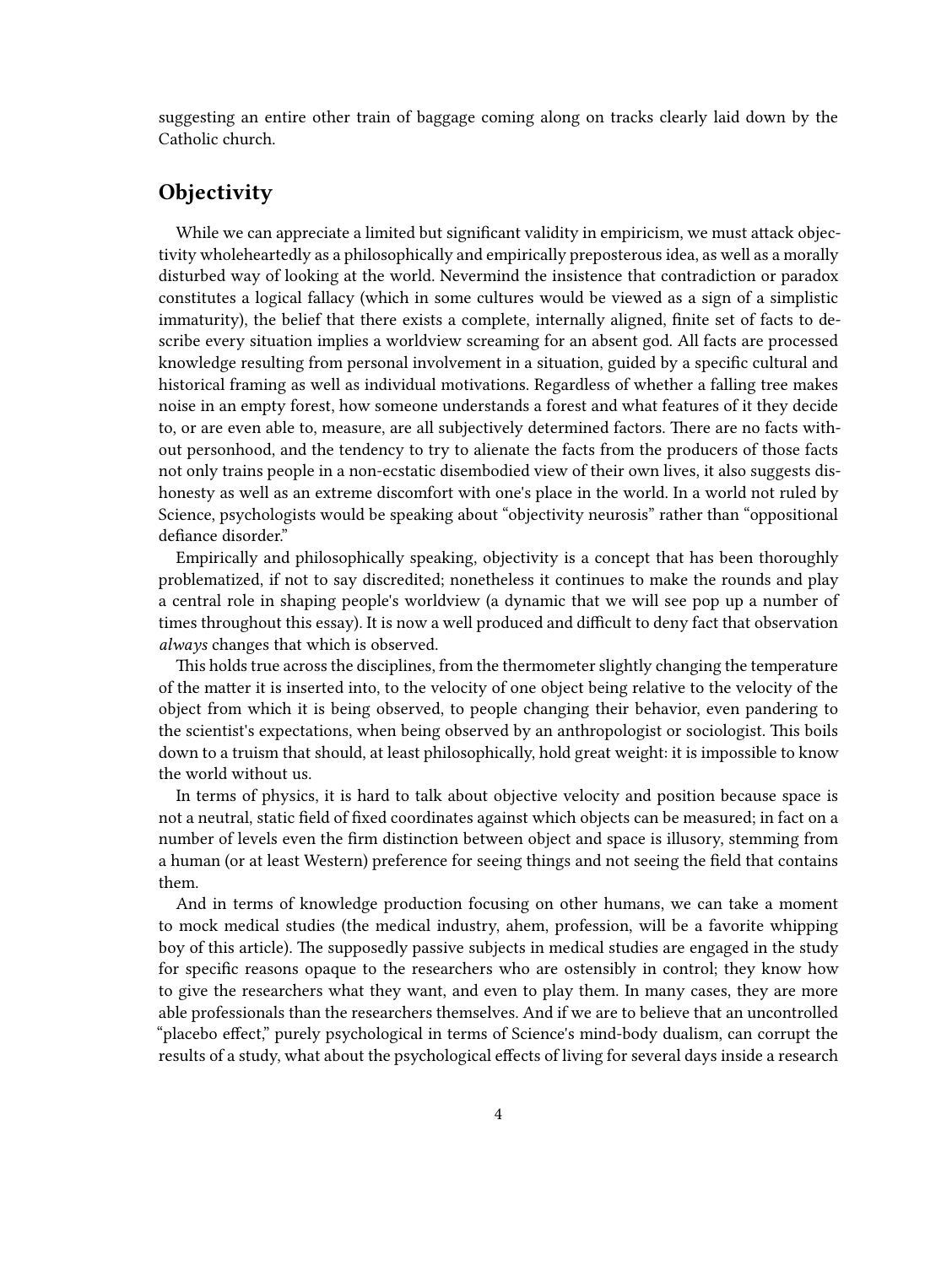facility, under artificial lights, an altered diet and daily routine, and constant observation, not to mention the tapping of bodily fluids? The objectivity and "control" in a medical study is a convenient lie, an industry convention designed to produce credibility, which is nothing other than an appearance.

As for statistics, the ultimate in objective information, anyone who cares to knows how easily statistics can be cooked and manipulated, at the moment of presentation, of analysis, or even at the moment of data intake. Which is not to say, relativistically, that all statistics are meaningless or equally valid; only that they can never be honestly used as anything more than one of many forms of knowledge, nor do they convey that chimera, objective truth.

And though scientists are not always directly involved in the production of the following discourse, the pedantic idea of objectivity that is a cornerstone of the news media only functions in a society that holds Science as sacred. The journalistic hoax that allows an infinity of perspectives to be silenced so as to present "both sides" of a story, and their refusal to educate viewers about the invisibilized questions of framing, can only fly for a public that still believes that objective information exists. It would probably not be exaggerated to view this hoax as a cover-up. If people realized that the best that can be hoped for (and not even in a pessimistic sense) is multi-subjective knowledge, they would not constantly have to devalue and suppress their own subjective knowledge, which is to say their life experiences, in the search for a superior yet unattainable objective knowledge. And someone who suppresses their own viewpoint is easier to control.

#### <span id="page-4-0"></span>**Heresy**

Additionally, before we enumerate rationalism's myths and religious features, it would also do to touch on a middle area: knowledge that is validated by the empirical method, but marginalized or obscured by the acting priests of Science. We can refer to this field as *heresy*, an exploration conducted within the terminology and cosmology of the faith, rather than external to it, but one that contradicts the interests of those who hold power over the faith.

To validate our terminological comparison to heresy within the Christian paradigm, we can consider the Anabaptists. As with all heretics of their era, they were also true Christians. They used the objective material and tools of the Church, namely the reading of Scripture, to subvert the unspoken goal of the Church institution, which was Power, the accumulation of which its heir Science has realized to a far greater extent and in a more dissimulated, innocent fashion. And just as the Anabaptists were marginalized once their ability to contest the Church exercise of power was violently eliminated, so too are heretical forms of Science marginalized, though the mechanisms of marginalization are quite different, owing in part to modern media technologies and the universalization of literacy, and in part to the functioning of research grants.

Gaia theory, the Kropotkinian view of evolution, and Reclusian theorizations in geography are three examples of heresy in the rationalist paradigm. Articulated by trained scientists with a scientific terminology, compatible with systems theory and other contemporary theories that are given more credence, modifiable in the face of empirical testing so as to separate them from pseudo-science; nonetheless they all have been effectively marginalized. The latter two, theorized by anarchists who won great praise in their day, have been largely erased from the history books, only starting to make a reappearance today, whereas the former has been marginalized primarily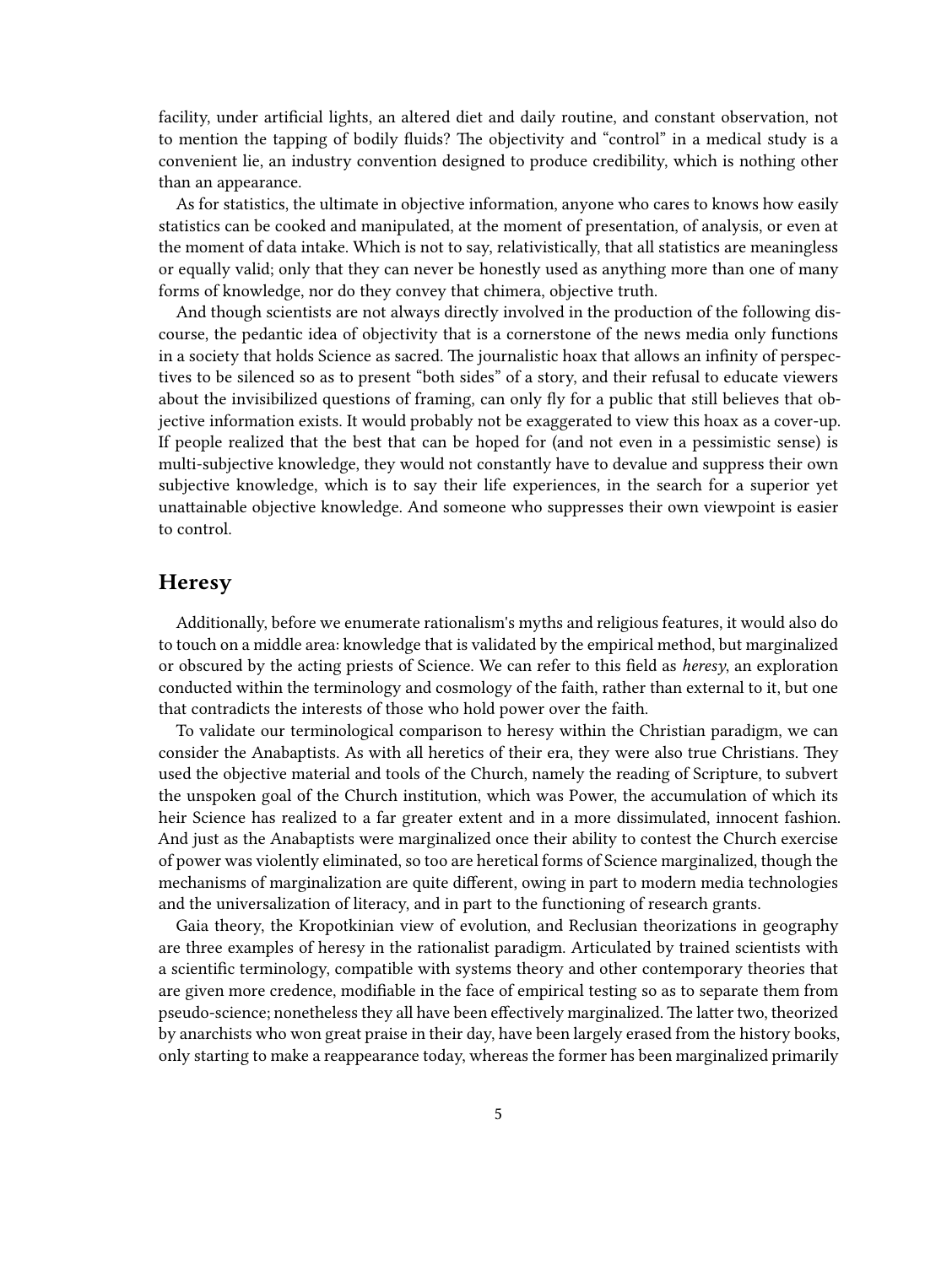through derision. Rather than being subjected to scrutiny, it is affixed with an aura of mysticism (granted, the name helps) enough to keep away research funders and scientists concerned about their careers. Simultaneously, the police on multiple continents wage a fierce and bloody war, under the rubric of antiterrorism, against anyone who would attach the Gaia theory worldview to a social force (in other words, radical environmentalists who see life as a planetary quality, and the earth as a living system that can only be protected holistically). As much as the skeptics would insist that these two maneuvers in the current war on heresy are separate—the derision and the repression—we must not forget that the police today, like most other professions, conduct themselves scientifically, and that they generally do not attack social groups granted legitimacy by other powerful institutions.

A fact published by Silvia Federici illustrates the link between the enthusiastic explorations of science and of the police; Francis Bacon, the father of empiricism, was also the Attorney General for the British Crown. He conducted political repression for the State, becoming involved in the interrogation and torture of subjects, an activity that perhaps expanded his understanding of the methodical acquisition of knowledge. And even though today, given centuries of complexification, the ecologist and the police investigator, both scientifically trained, are not the same person, it is hard to ignore the community of interests they work for. One is employed by Exxon to carry out investigations that will either raise doubts about global warming or open up new product lines for "clean energy," and the other has a "domestic terrorism" assignment that was created after political lobbying by Exxon in the face of a direct action campaign against a pipeline. Or perhaps his job post was indirectly created by Weyerhauser, or Monsanto, or Huntingdon Life Sciences, but in that case one only need go a level higher, to find that both companies use the same bank.

## <span id="page-5-0"></span>**Mythical Inheritance**

One of the prime hand-me-downs that is pervasive in Enlightenment rationalism is the tension between the material and the ideal, which is perhaps the definitional tension of Western civilization, apparent in Plato, apparent in Christianity, and apparent in Science. Although each of these paradigms has seized on somewhat different resolutions to the tension, the dichotomy itself is peculiar, arbitrary in the way that all cultural values are arbitrary.

Science pretends to resolve the tension by producing a dead universe (a philosophical projection that Science as a worldshaper may be close to achieving). The ideal or the spirit has been abolished, assumed to be a fiction of the material world, which in rationalist terms is the only world (almost an inversion of Manichaeism, which is curious given the fury with which the medieval Church attacked the followers of Mani). Scientists still are not any closer to furnishing ultimate explanations of consciousness, life, or creation—though their "I don't know" has gotten fascinatingly more detailed—and they continuously have to return to their relationship with religion, their explanations of the power of the mind, the placebo effect, reports of altered consciousness among people who experienced temporary death, and so on. This wouldn't be a problem if Science did not pretend to be an absolute system of knowledge. As far as answers are concerned, Science is much better at cobbling them together than most other systems of knowledge, but the weight of its pretension to absoluteness causes it to stumble painfully over these few details, again and again, that it still cannot smooth down.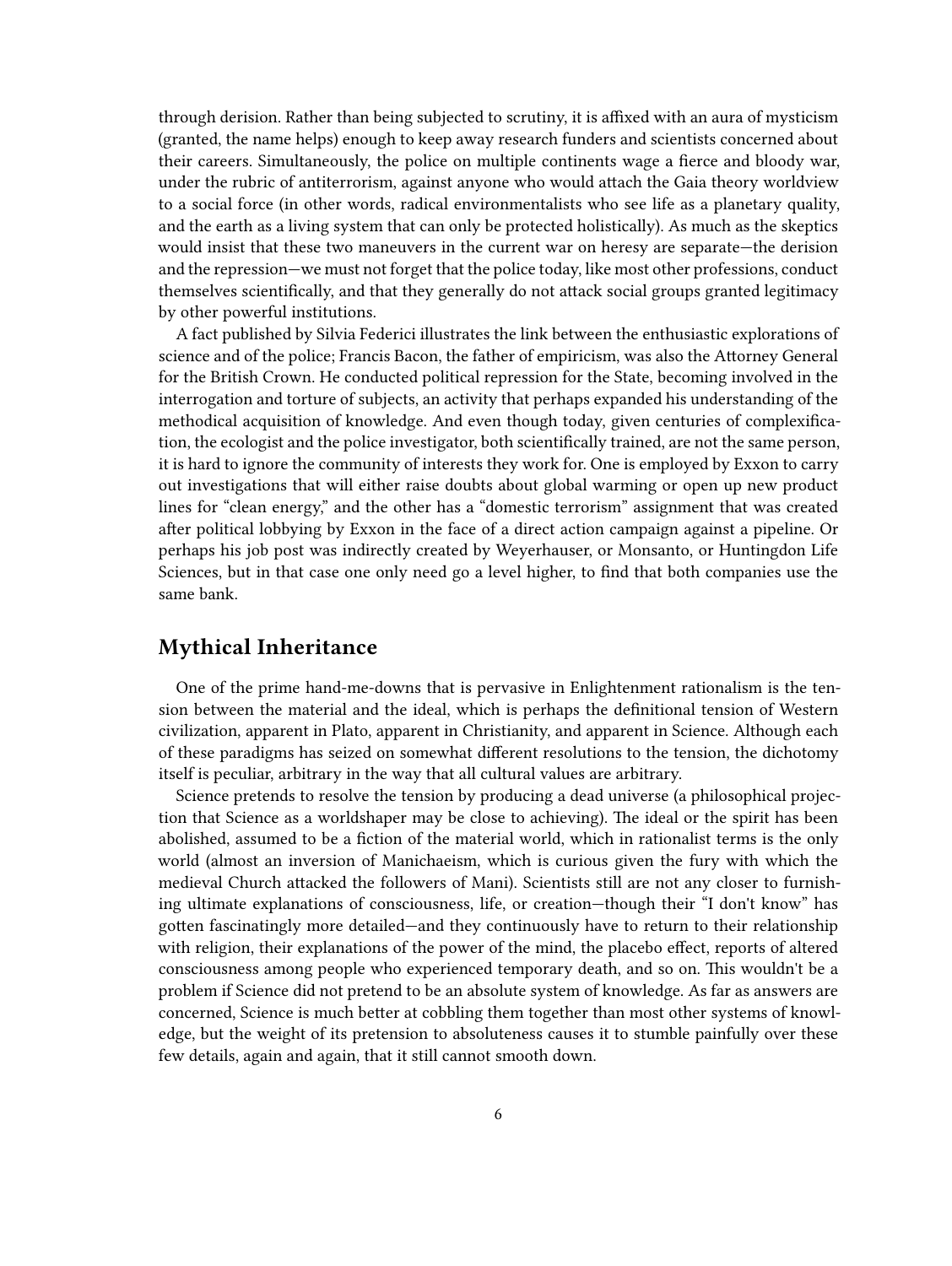It is worth noting that, even though today, pre-Enlightenment Christianity is portrayed (in anachronistic terms) as fanciful and mystical, in fact Christianity took many important steps towards the dead universe of Enlightenment rationalism. Notably, Christianity succeeded in enclosing the sacred, which had once been a commons. The heresies that the Church attacked most violently were precisely those heresies that claimed that everyone could talk to God without priests as intermediaries. The Church was founded on the erection of barriers between common people and the sacred. What's more, Christianity was a notably skeptical religion for its day, discussing doctrine and evidence with a high premium on logic, method, and objectivity. The chief difference is that the primary materials they operated on in their theoretical laboratories were not observations of the world around them, but Scripture; nonetheless Church scholars regularly debated with vigor what stories, traditions, and documents were fraudulent rather than accepting any tall tale placed before them.

True, the Catholic Church certified a great many miracles in order to canonize their saints, but their actions must be compared with what came before them, not what came after. Catholicism constituted a much less miraculous universe than the pagan one that had preceded it. Theirs was a universe in which miracles could not be commonly experienced and proclaimed, but had to be granted institutional recognition. Moreover, the honoring of sainthood was a necessary Catholic concession to the paganism it worked hard to supplant. Much of the opprobrium reserved by Protestantism and then rationalism for the Catholic Church was directed at its worldly compromises with a decentralized spiritual practice that, by the 17th century, had already been stamped out. It is no coincidence that the countries where the witch burnings were most thorough and the bloodiest forms of Protestantism most active would also be the cradles of scientific rationalism.

Nor is it a coincidence that many of the early men of science were monks or trained ecclesiasts, such as Copernicus, Mendel, Albertus Magnus, Roger Bacon, Georges Lemaitre, Nicolas Steno, and many more, while others like Linnaeus were educated for the priesthood before branching off into other fields of study.

Science has gone one further, abolishing the sacred sphere that the Church had enclosed and placed beyond easy access. Nonetheless, it not only suffers this absence, it continues to produce a world ruled by abstraction, often to a neurotic degree. Far from solved, the tension between matter and spirit it inherited from Christianity remains alive in Science.

We can also fault Science for its proliferation of simplified myths. *Ishmael*, by Daniel Quinn, articulates perfectly how our scientific society is based on anthropocentric myths about evolution. Ask anyone to explain the evolution of life, and they will tell you a story that starts with singlecelled organisms and ends with humankind, the pinnacle of progress. Scientists have an easy out, for they can always claim that this is not really a factually rigorous or "objective" explanation of evolution, and they can't be blamed for other people's ignorance. What they can't explain is why that myth has *always* been reproduced at a far greater frequency than any empirically accurate rendition of the evolution tale, and often issues from the mouths of trained scientists themselves.

In fact, practitioners of Science are far more guilty of this simplification process than their predecessors. With the Christians, the simplified myths tend to involve simply glossing over contradictions. It is my impression that most Christians don't know that the Bible is actually full of contradictions, or that, for example, Genesis actually contains multiple creation stories that differ on important details. With Science, however, the mythical simplifications tend to be far more crass, often flying in the face of empirical evidence in order to articulate a myth that is calming or convenient to the social order. Examples abound, from the already cited evolution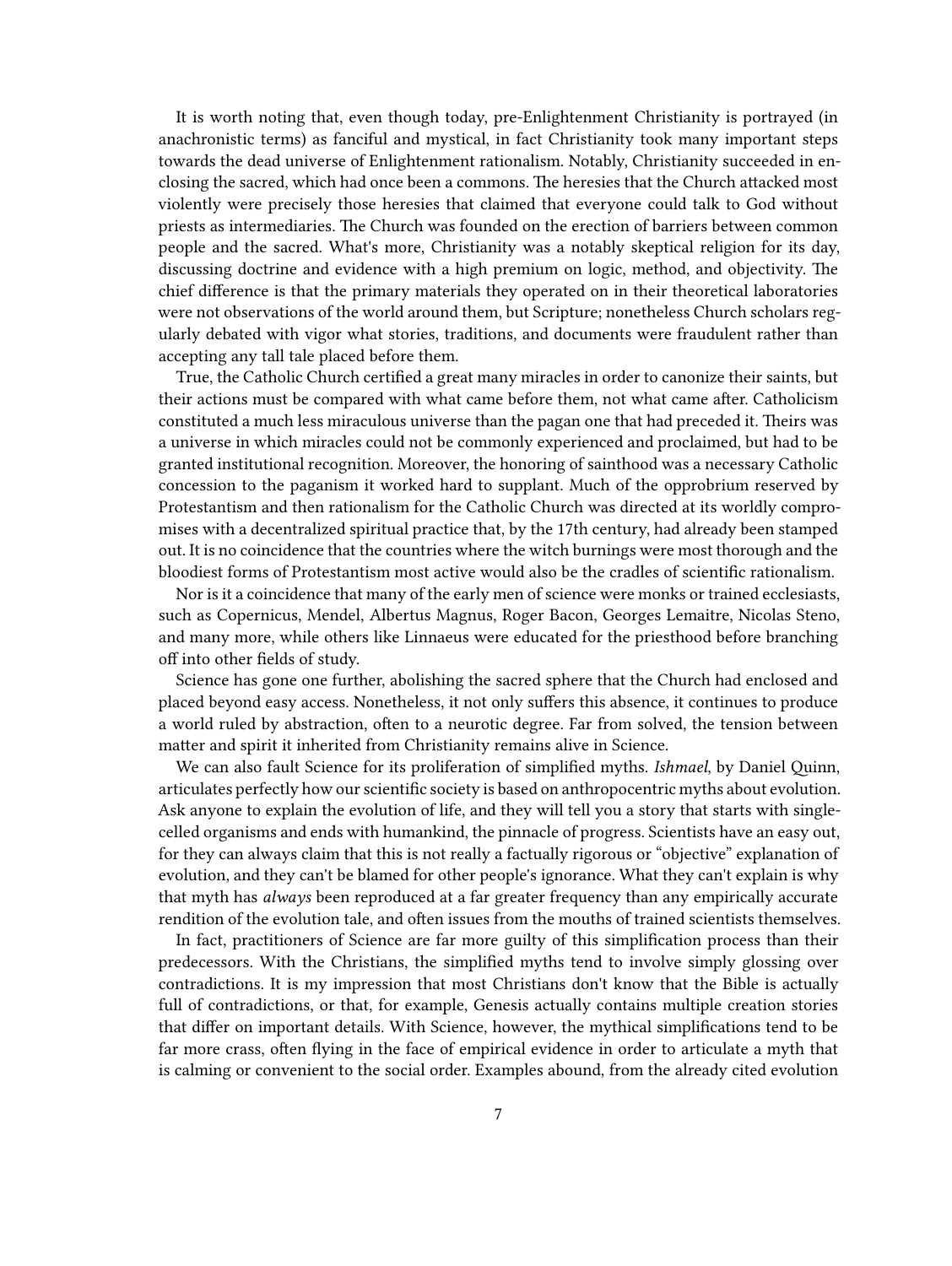myth that depicts a hierarchical progression culminating in homo sapiens, to apologia for nuclear energy, to essentialist justifications for traditional gender relations. Frustratingly, such myths are hard to challenge, because scientists are not usually instructed in the nuances of symbolic communication, and thus do not recognize a myth if it slaps them in the face (on the contrary, they tend to operate in the Christian realm of truth, taking their own narratives as objective, and those of other religions as preposterous absurdities). If effectively confronted, any of these myths can be conveniently jettisoned as pseudo-science, but an explanation is never offered as to why such myths are so often produced by scientists themselves, and why opportunities are systematically generated for their distribution.

Because Science is operating in a much more complicated textual terrain than Scripture, and because of the attendant professionalism, no scientist has a global picture, the way an erudite Biblical scholar might have a global picture of his respective textual terrain. In other words, scientists inevitably have to address aspects of empirical knowledge that are outside their field of expertise. Their vision of other fields is often fed to them by the same mass media that take the fall for being the propagators of pseudo-science. But what we are dealing with is something systematic. *In a knowledge system that is far too complex for any one mind to appreciate all of it, or even a tenth of it, the mechanisms by which knowledge is simplified for the non-specialists, and by which a global portrayal of the knowledge is produced, must be analyzed as a structural part of that knowledge system.* Western science, however, dodges the bullet on this one by avoiding holistic analysis of its methodology. Against such a laughably broad claim as "Science produces a mythical view of evolution," the institutional body need only trot out an expert on, say, the evolution of color-perception among insects, to give a suitably detailed description of evolutionary processes and thus deny responsibility for the inaccuracies of pop science. But the pop science and the mechanisms that produce it are an integral part of Science itself.

In the most charitable analysis, individual scientists or scientific institutions would do well to analyze this enduring failure to communicate. Why are so many inaccurate narratives and so much misinformation distributed and reproduced, long after the advent of the Age of Reason? No doubt, politicians or television can be blamed, but any sincere skeptic cannot help but to see the way these mythical narratives are structurally reinforced, and the way they are beneficial to power-holders in a hierarchical society.

The structural component is important, and reveals other forms of Christian heritage. Similar to the medieval church, the advancement of Western science is accomplished by professionals who are patronized by financial and territorial powers, free to research and debate within the informal but very real boundaries established by patronage, while bringing no empowerment or enlightenment to the masses, only instructions. After all, the average citizen of a modern, scientific country gains no real tools for understanding or influencing the world around them. On the contrary, they are consigned to believing their doctor or the scientists who quality control the products they consume (a frequently foolish and sometimes even fatal mistake), and gleaning simplified versions of larger truths from copies of *National Geographic* or a productive half-hour spent watching the Discovery Channel.

Like the Church hierarchy, the hierarchy of scientific tenures is not a meritocracy as they would like to believe. One encounters an endless number of nincompoops with PhDs. And while we may find academic, peer-reviewed journals to be an invaluable resource for research, as well as a useful vehicle for the production and evaluation of empirical knowledge (this is of course a meek understatement), it is not infrequently that one comes across authors in such journals who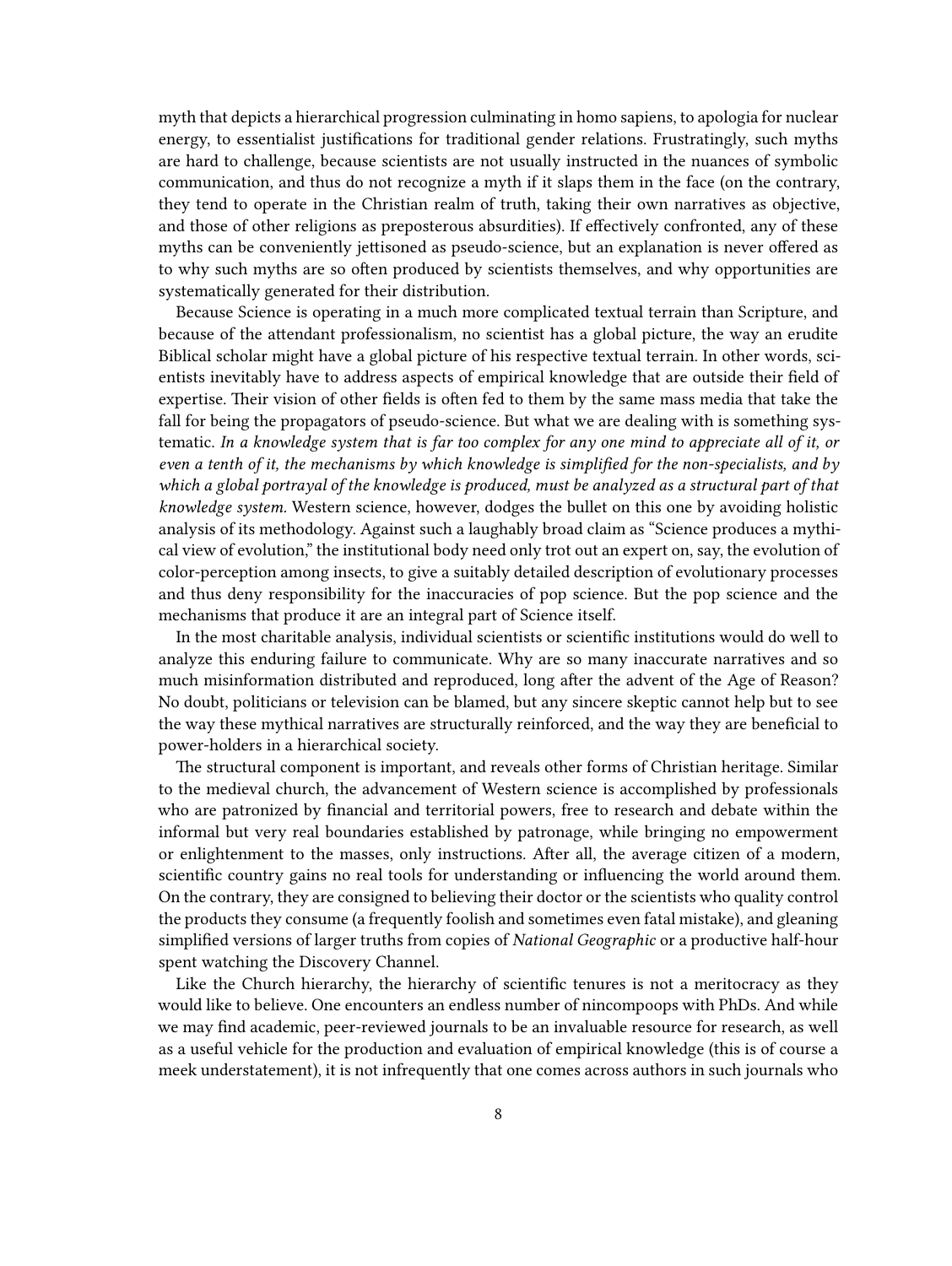are total hacks incapable of marshaling facts or analyzing their own data; and the only reason they were published is because they boasted a fancy piece of paper and a prestigious post.

And while that nebulous network we can ironically refer to as Science is not as nepotist as the one that, with more precision, we can refer to metonymically as the Church—although tell that to the Harvard Admissions Board—entry into the club and ascendance in its ranks is determined at least as much by class considerations, dexterousness at university politics, alignment with other power structures, and success in publishing and receiving funding (which means selling to a market) as it is by merit or ability. We personally know of an intelligent scientist and excellent professor who was prevented from getting tenure in her department simply because her politics differed from those of the department chair.

Such personal anecdotes are hardly scientific and can't be taken as solid proof of anything, of course, but the day the professionals publish an empirical study revealing once and for all how many of their colleagues are total idiots, perhaps we can give up on our rude, country mouse ways and stick to The Facts rather than bewildering readers with romantic little jaunts through Storyland. In fact, this absence of data reveals an important point: scientific institutions will not produce knowledge that is not useful to the exercise of power. They would only conduct and publish a study revealing how many accredited scientists were airheads if there were some institutional pressure to reform admissions processes; in the meantime, such studies are useless because they would serve to discredit the institutions.

Science, like Christianity in the Middle Ages, is the custodian of collective memory. Whereas before it was only clerics who recorded the history of society, now nearly all primary research is conducted by trained scientists (social and other). Subsequently, the masses may do with this data what we will, but the questions of what forgotten epochs or aspects of history will be opened up to us and from what angle they will be mined are decided entirely by professional researchers.

Another artifact of Christian inheritance is the progressive, unilinear view of time that rationalism has strongly favored. This was the dominant Christian temporality once the Gnostics were defeated around the 5th century and while since Einstein it no longer holds water in physics and has been challenged in recent decades in many of the social sciences, the myth of progress is still firmly entrenched. Examples include the evolution myth already discussed, in which humans follow chimpanzees, or the long dominant and still taught anthropological framework that has states following chiefdoms following tribes following bands, another story with no basis in fact. In his excellent research, Stephen Jay Gould documents a number of scientific blunders among linguists and others who assumed that the simple must be followed by the complex, as well as an abundance of examples from the natural and social sciences demonstrating the non-progressive multilineality of evolution.

Another prejudice Enlightenment rationalism inherited from Christianity is the belief in a unitary cause. Just as Thomas Aquinas based his proof for the existence of God on the non-falsifiable assumption that existence needed a unitary, original cause, physicists and mathematicians continue to perfect Grand Unified Theories in order to come closer to a "theory of everything." And in other fields, scientists cleave to Ockham's Razor, a prejudice towards the simplest explanation (developed by a Franciscan friar no less). And while Ockham's Razor is clearly useful, and a necessary complement to falsifiability, it can also accustom thinkers to blind themselves to complexity, or to see causation and change occurring in unilinear chains rather than as dynamic equilibria shifting across a field.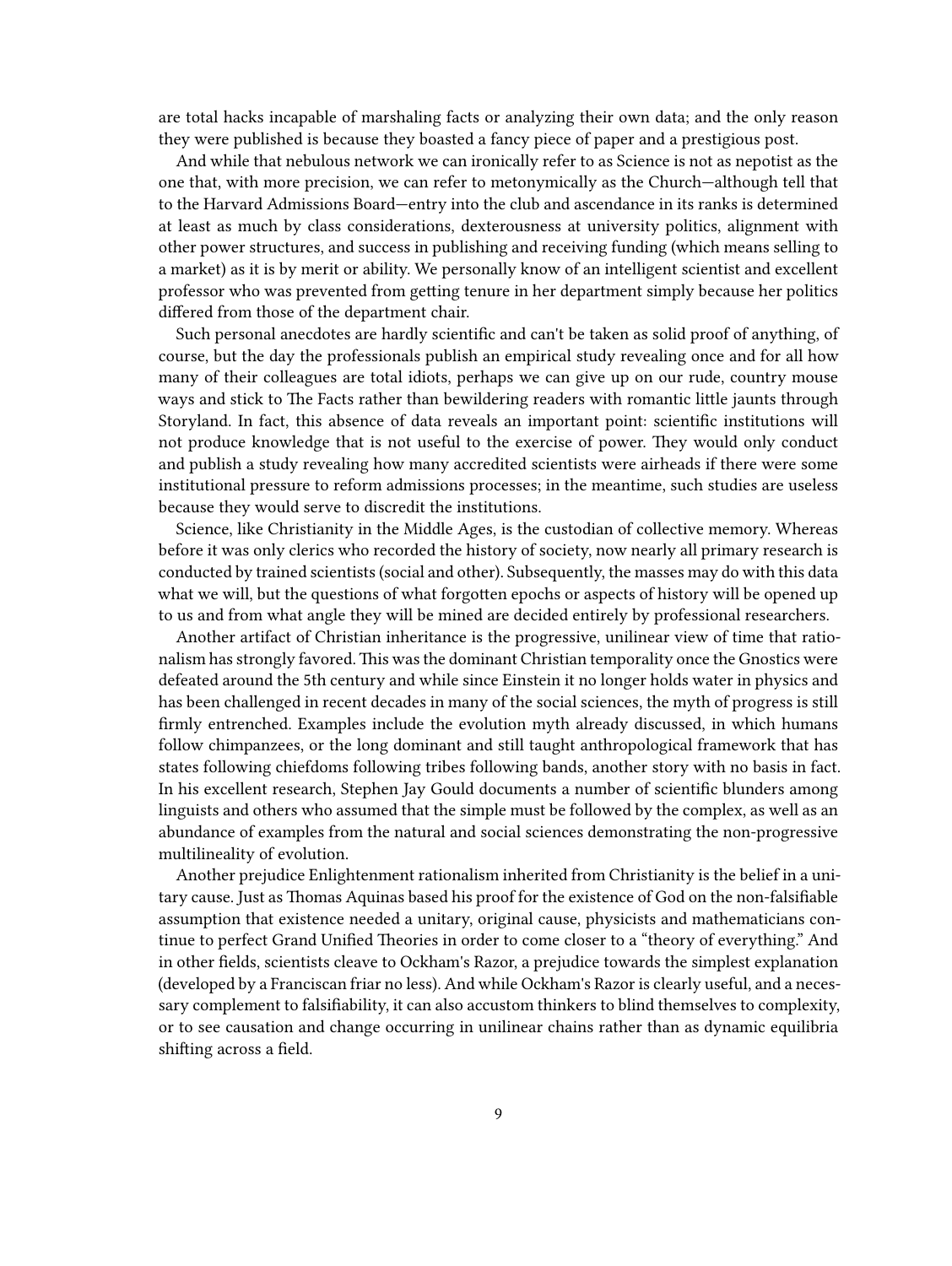Enlightenment rationalism directly inherited Christianity's zeal for speaking in the name of nature; in fact as it reached maturation Science directly contested the ability of the Church to speak for the natural world, usurping that throne for itself. Just as Christianity in certain moments declared homosexuality, sex out of wedlock, working on Sunday, or going naked *unnatural*, Enlightenment rationalism began to justify its own social values through a particular characterization of the natural world. This new world they produced, both discursively and to an increasing extent socio-economically, is a mechanical and hierarchical world. Natural patterns were described as "laws," originally assumed to have been drafted by a clockmaker God. This latter figure, embarrassing for later scientists, quietly disappeared, but His clocklike universe and laws remain. Living bodies continue to be characterized as *machines*, and with their typical obtuseness the proponents of this view generally do not know if they are speaking literally or metaphorically.

Perhaps the most important element shared by Christianity and Science is their pathologically immature fear of death. A large part of scientific production is designed to seek everlasting life for individuals (those who can afford the treatments, of course) and for the species. Nevermind that scientists claim to speak for the natural world and in nature species die out; humanity must survive. Does Science, therefore, think to change the productive processes it has given rise to, since they are the greatest current threat to human survival? Of course not. These processes must be accelerated so that humankind can colonize Mars before we destroy the biosphere, colonize other solar systems before our sun dies, and in the meantime set up a planetary defense system should any asteroids come too close. Scientists evidently cannot get over themselves and accept that everybody dies.

Why is our species more important than all the others, and more important than the inorganic processes of the universe? The only possible justification for getting ourselves, at the cost of all others, off the planet is, "because we can." If that is the ultimate ethic of our civilization, it is only fair that it be applied not only to scientists but also to their opponents. We can hope the luddites and primitivists take note. Anything that can be done, must be done. Any scientist that can be killed, should be. Why not? It's not like there's anything, in the grand scheme of things, to lose.

Therefore, any supporter of Western science and in particular the project to send human life out into the stars should recognize that Ted Kaczynski and more recently ITS in Mexico were absolutely right in assassinating scientists. They had the power to do it, therefore it was right. But if, perhaps, they feel reluctant to place their lives in the hands of such a mercenary ethos, maybe, just maybe, it's because their only real morality is the belief that everything they do is right. Not so different from the Christians in the end, are they?

## <span id="page-9-0"></span>**Partial Knowledge**

As we have stated earlier, Western science constitutes a knowledge system. The knowledge it produces is frequently valid, up until the point it claims to be absolute. Since it is very difficult to think outside of a paradigm, it might be useful to review the kinds of knowledge that Science is predisposed to produce. This will further reveal the mythical, religious nature of rationalism. And in case our position is unclear, we must insist that there is absolutely nothing wrong with myths—on the contrary humans cannot live without myths—unless they are myths that claim to be objective truths. Rationalism, like any other cosmovision, is spiritual at its core, but on this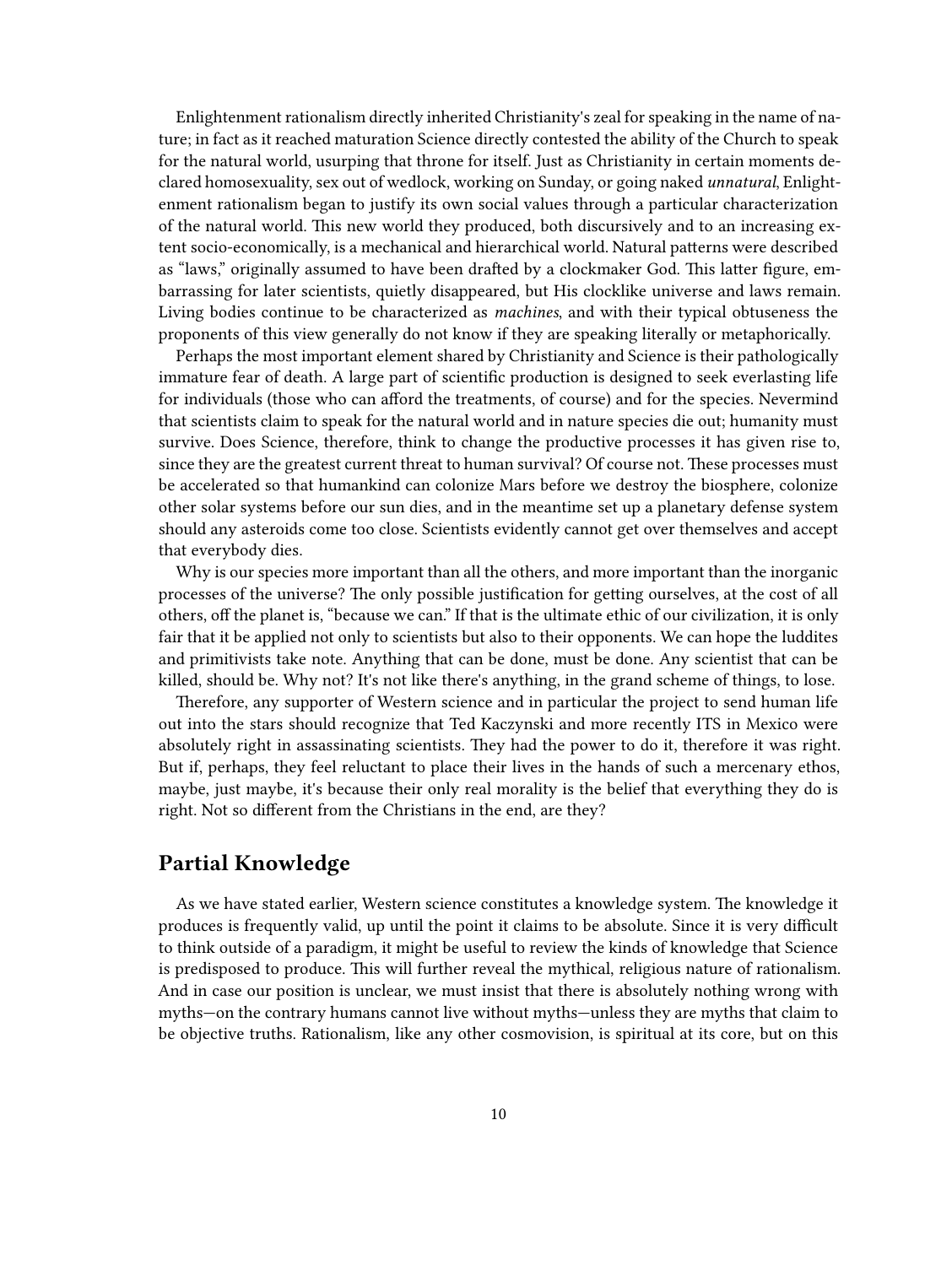point we will take sides to argue that the spirituality of Enlightenment rationalism is fundamentally sick, corrupted, alienated, authoritarian, ecocidal, patriarchal, and sociopathic.

Given its background in Christianity and platonic philosophy, Science is predisposed to produce the following types of knowledge:

--The charting of ahistorical genealogies (as in the classification of species not according to their role or relation with other species, to name one of many possible organizational schema, but according to their presumed genetic descendance; perhaps it is not unreasonable to see in this a marked Old Testament influence);

--An awareness of alienated units (swallowing—until recently uncritically—the Enlightenment concept of the individual, along with other sovereigns like the nation, scientists have overwhelmingly favored an analysis of discrete bodies rather than of fields, fluxes, or interconnections, which is akin to analyzing the ocean as a large collection of waves);

--The development of mathematics as the language of nature (revealing something approaching a kabbalist mysticism, rather than simply understanding numerical relations as one of multiple ways to describe the world, examples abound of scientists and mathematicians talking about numerical relations comprising a secret language behind the façade of the physical world, even as a sort of key to decoding existence; fractals enthusiasts promote this thinking with particular frequency);

--The articulation of mechanical relationships (as opposed to reciprocal or dynamic relationships: what is overwhelmingly interesting for Science is not to discover how to maintain or effect states of balance that foster well-being, but how to achieve reproducibility and control, isolating operative factors so that a certain input will always produce the desired output);

--Discoveries resulting from divisionism, or the search for pure elements that cannot be divided or cut (in the popular parlance, the search for the "building blocks" of life, matter, the universe, etc., which belies a rather simplistic view of how things are constructed, as well as a zeal to identify component elements so that reality can be reconfigured).

What other kinds of knowledge are there, and what is wrong with the types of knowledge enumerated above? After all, as of the 20th century Science can also boast a knowledge of field dynamics, dynamic equilibrium, and chaotic systems. Give them enough time, and our boys in labcoats will discover it all, right?

Naturally it is hard to talk about what we don't know or haven't been able to discover, and perhaps even harder to reveal the presence of a lens when our whole lives we have been trained to look only at the object, and from the same perspective no less. Objectivity is an extremely pervasive, subtle philosophy specifically because it trains its adepts to believe that the only meaningful differences are, well, objective. If they are aware of the existence of, for example, ecosystems, they are unlikely to recognize that another culture understands ecosystems better or possesses knowledge that the rationalists do not, especially if that other culture has no quantitative studies to demonstrate their knowledge. It will be hard for them to grasp how much perspective, emphasis, and mythical framing can affect knowledge. If both knowledge systems perceive the same objective facts, that wolves eat deer and deer eat plants and plants feed off the soil and the sun, then in objective terms a food chain as a theoretical heuristic lacks nothing that another knowledge system might contain, even though it puts all the attention on discrete agents rather than the living field constituted by the dynamic relationships between them, and therefore leads to a number of disastrous misunderstandings about ecosystems (remember the Cane Toad!).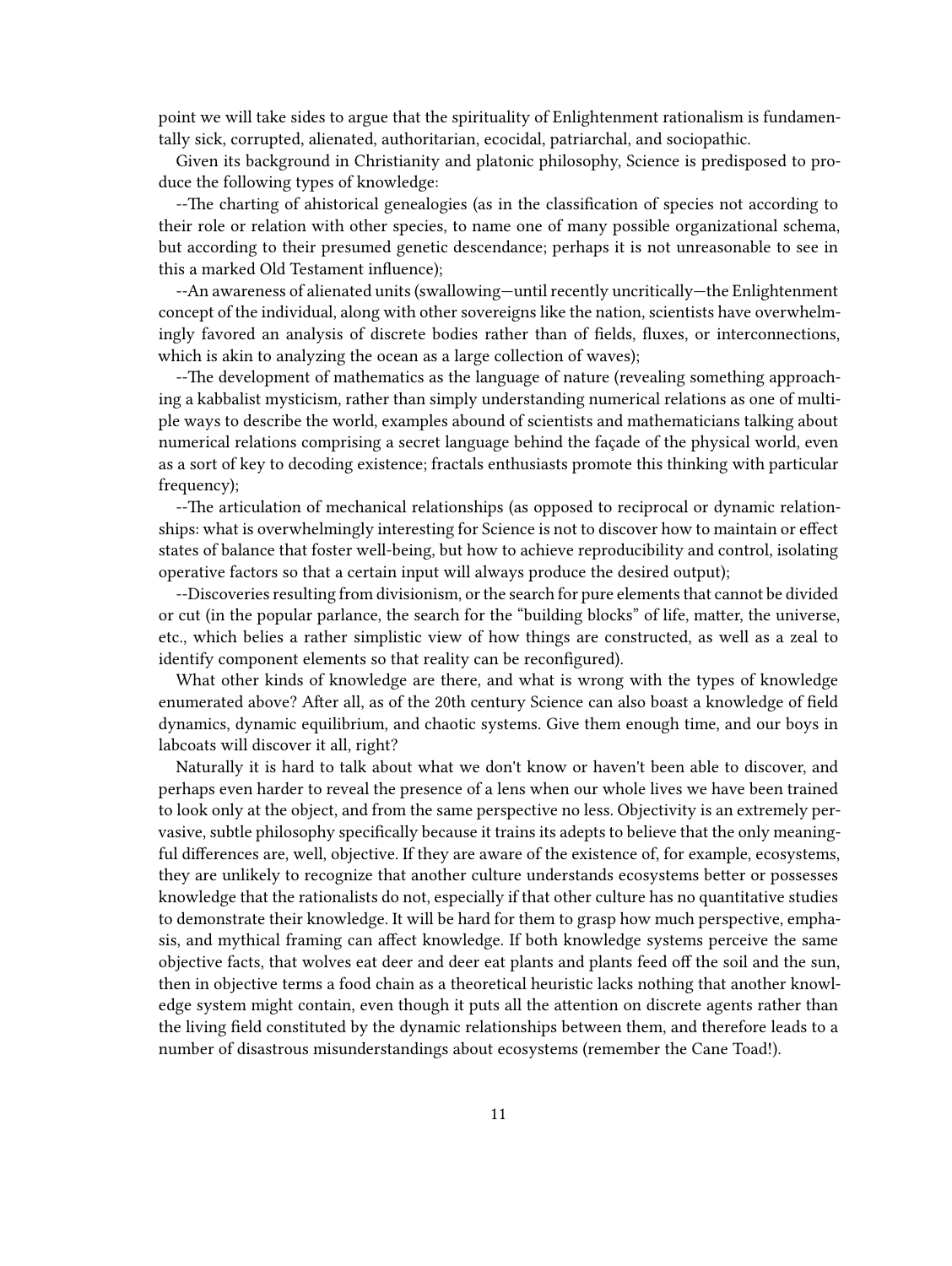Nonetheless, we will try our best to reveal what is lacking, similar to how astronomers must discover black holes by looking at the things around them.

Quantum physics and Cartesian geometry may be a good place to start. Just as Cartesian dualism remains embedded in Enlightenment rationalism, the Cartesian geometry of flat planes and right angles remains integral to the scientific worldview, even though it has been invalidated by the principle of relativity (whereas the determinism of classical science up to and including general relativity has been contradicted by the uncertainty of quantum mechanics). If space itself is not a neutral, static phenomenon, something as stable and happy as a square or a triangle can be nothing but an illusion or a convenient lie. (This is a part of Science's mythical simplification, elements of the worldview that it cannot actually defend, but that it nonetheless perpetuates, through mechanisms that will be dishonestly chalked up to "pop science" if ever called to account.)

Nonetheless, it is useful to train people to think in terms of Cartesian geometry, because the discipline has been extremely active in enclosing and dividing land or rationally governing construction through blueprints (as Deleuze and Guattari have written, blueprints are not required even for the construction of complex buildings, unless the construction process needs to be subordinated to an external and rational authority).

It would be easy to say that this whole line of argument is flawed, since it was scientists themselves (Einstein and the like) who discovered relativity and revealed the shortcomings of Cartesian geometry. However, well over a thousand years earlier, Daoists and Buddhists were already promoting a worldview that clashed with Cartesian geometry but was largely compatible with the discoveries of quantum physics. We reference Einstein because it is the only way to get the faithful to listen; believers in Science refuse to recognize outside sources.Quoting the Dao De Jing to back up a certain worldview would be about as effective as quoting theQuran to convince a Christian that a part of their doctrine is flawed.

But the empirical method, one might argue, should not be abandoned. Scientists cannot go chasing down every last traditional spirituality as the basis for its worldview. Scientists had to pass through the fallacies of Cartesian geometry in order to arrive at relativity, because they could not have discovered quantum physics or field dynamics without prior discoveries, adequate microscopes, and so forth. Is this credible? Maybe not. The concept of *atoms* comes from the ancient Greeks, who lacked microscopes. Yet the concept fit with their worldview. Were they really intuitive, or is it just a coincidence? Or is it possible that atoms do not objectively exist, that they are just one of multiple ways of understanding the composition of things? *But I have seen atoms*, some readers will no doubt react, referring to the drawings and diagrams in any high school physics textbook, just as students a century earlier were treated to pictorial renditions of the Garden of Eden (and how perfect, in the end, that objectivity comes to us in a series of representations that we forget, from one moment to the next, are representations). What is objectively true is that what we call atoms are not atoms, or otherwise the category of "subatomic" would be meaningless (see: a-tom, etymology). And it turns out that at the subatomic level, the division between particles and waves, matter and energy, breaks down.

On the one hand, it is only reasonable that the schematics placed on a subject become more nuanced as the study of that subject progresses—in other words it would be unfair to fault scientists if earlier models proved insufficient, when we should be congratulating them for their honesty. On the other hand, we should also consider that these schema—particles, matter, even circles and squares—that are sold to us as objective representations (this phrase is a hilarious oxymoron,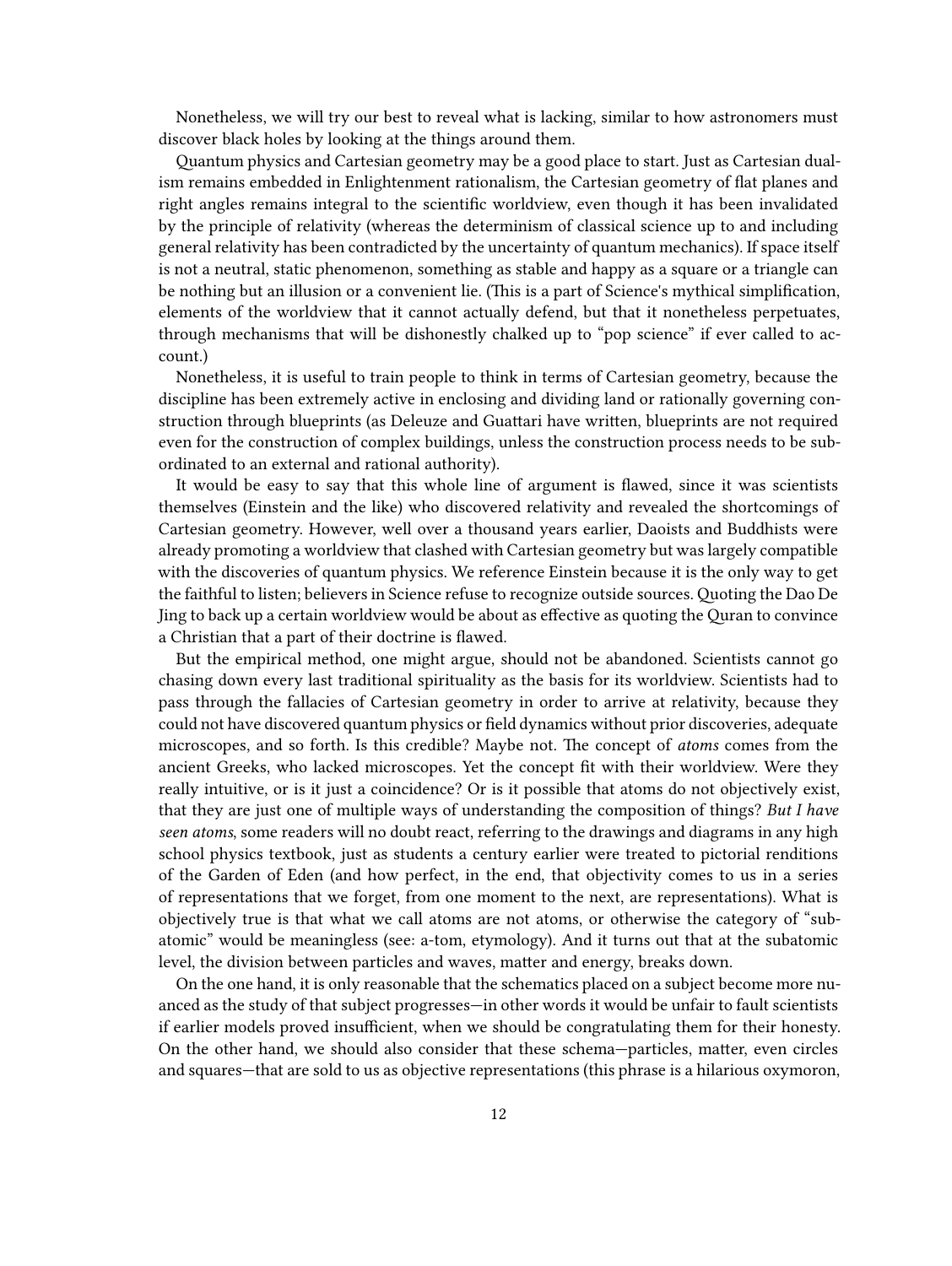though we doubt anyone who has only studied hard sciences is capable of getting it) are not the fruit of testing and experimentation, as the mythology of empiricism would have us believe, but are rather cultural, spiritual constructs born of a specific worldview that are imposed by the scientist on the object of study (revealing at a deeper level what in superficial, quantitative terms has already been accepted as scientific fact, that all observation changes what is observed, another of these new discoveries that other cultures have known for a long time). In other words, atoms, squares, and the dualism between matter and energy were not discovered; they already existed in the Western imaginary and were used as symbolic tools, imposed on the inchoate knowledge that was gradually being produced in order to simplify and organize it.

Consider another example. Referring to a case of heresy in Milan in 1028, a Church chronicler writes about the heterodoxy as a disease that needs to be eradicated before it can "contaminate" the rest of Italy. Is it a mere coincidence that the scientific understanding of disease that would arise centuries later (now with the aid of microscopes) would promote this exact same vision of a neutral field invaded by impure agents that spread through contact? They did not know about germs and bacteria, but they already spoke of unclean agents that caused contamination. Could it be that scientists utilized a pre-existing logic to simplify and describe the complex reality of sickness? Yet we all know that germs are an objective reality. There is no other valid theory of disease, right? On the contrary, a worldview based on fields and relationships would have us overlook the germs and focus on the diet, the body, the weather, the community—all the things that Western medicine ignores or at least minimizes. And without a doubt, this latter theory would have a much better track record at dealing with disease, because rather than doing essentially nothing until antibiotics could be invented, it would have encouraged people to question food monocultures, urban crowding, air quality, poverty, and more.

To speak more concretely, we could state that saying germs cause sickness is like saying air causes fire. At least with many common sicknesses, the germs are always, or often, present in any human community, but people don't get sick as long as their immune systems are working well. Likewise, air is always present (on the planet's surface, anyway), but fuel and a spark are needed before you get fire.

To draw another example related to health, since in this field (along with ecology), the ignorance and blundering of Science has been most apparent (and, come to think of it, the health of our bodies and the health of the environment are basically the two most important things one might study), we can consider acupuncture. In our own lifetimes, acupuncture has gone from a treatment that was ignored or ridiculed in the West, to one that has been confirmed as effective by scientific studies. This reaction belies the hypocrisy and also the implicit racism of empiricist mythology, as acupuncture is based on thousands of years of observation and testing, only it wasn't bearded white men who were in charge, so it clearly doesn't count. And despite its proven effectiveness, acupuncture is still belittled or dismissed, providing more evidence of the cultural supremacy (an important component of any religion) implicit in Science.

Part of the reason that scientists cannot easily promote acupuncture is that they have no idea how it works. People trained in Chinese medicine know how acupuncture works, but their explanations are completely useless for believers in Science, since they rely on concepts like energy meridians, yin and yang, that are meaningless within the worldview of Enlightenment rationalism. To fully accept acupuncture or any other component of Chinese medicine would be to acknowledge that Science is partial rather than absolute, that it is only one knowledge system of many, and that would be unacceptable.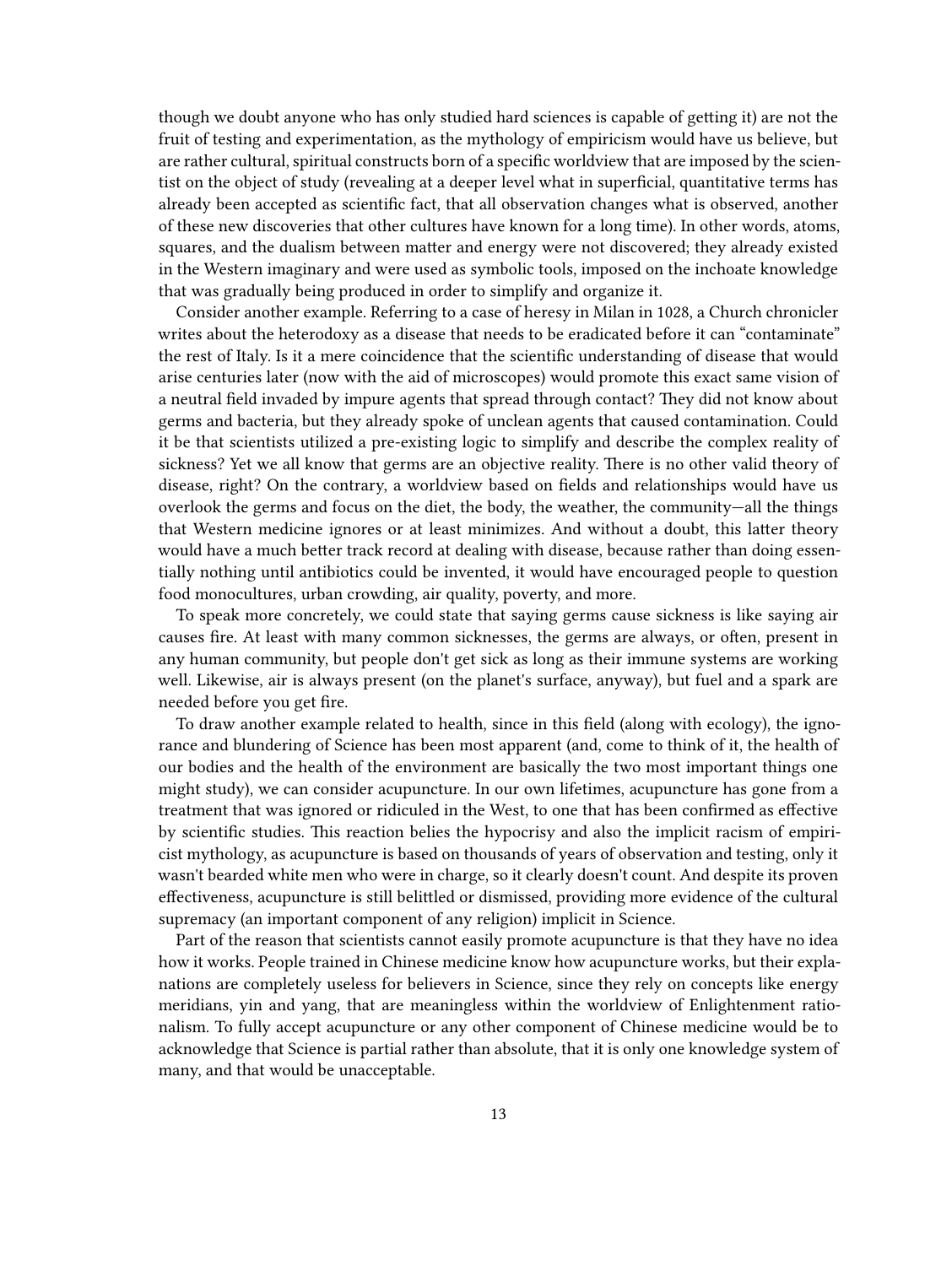Let's compare their treatment of Chinese medicine with their adventures in psychiatry. True to their preference for mechanistic and divisionist forms of knowledge, as mentioned above, they have "isolated" (a truly spiritual term that accurately reflects their depraved philosophy) the components of the brain that produce the chemicals connected to certain emotions. Once you know what chemicals need to be blocked and what chemicals need to be produced in greater quantity, you've got the emotions all figured out. Simple, right? (Hopefully, readers read those last two lines in a Mickey Mouse voice, or at least with the voice of Joey from *Friends*).

The result of this kind of brilliant thinking are antidepressants that cause higher rates of suicide, as well as other forms of intimately disturbing unpleasantness. Some highly civilized people might not believe that extreme stupidity is just cause for execution. Nonetheless, we are confident that many who have been at the mercy of psychiatrists (for they, along with other scientists, do nothing if not exercise power over people) would agree with us that certain of these experts should be dragged out into the streets and shot. But, since the shoe is on the other foot, we can at least start with a bit of well earned mockery.

#### <span id="page-13-0"></span>**A Worldshaper**

Science has perfected a knowledge of *aliens.* An alien is an Other, but not an autonomous Other necessary for the understanding of the self; the alien helps the scientific self promote its alibi of non-selfhood or objectivity, that it is not a being intervening in the world and producing specific kinds of knowledge but a simple, non-interfering gaze that could belong to any subject, simply observing already existing facts that lie scattered across the terrain. An alien, of necessity, is violently uprooted from its surroundings, and it is the very process of observation, categorization, and analysis, as part of greater socio-economic processes, that achieves its alienation. Science, upon knowing an alien, has already fucked it thoroughly and irrevocably, yet it pretends that the alien already existed as an alien before the intervention of the scientific gaze.

Rationalism has perfected a number of apparatuses ostensibly intended to display knowledge. In practice, these apparatuses are factories of alienation that train us to understand things as dismembered bodies whose relationships and histories are as invisible as they are extraneous. These apparatuses are the encyclopedia, the museum, the zoo. In order to appear in a zoo or a museum, a body must already have undergone a process of colonization, uprooting, kidnapping, trauma, muting, and domination. For Science to claim (and to do so without speaking, to naturalize the idea) that a zebra in a zoo is the same thing as a zebra in its herd in the Serengeti, or that a ceremonial mask stored with reverence and used to bring the rains in Borneo is the same as a mask sitting in a display case in London, it must engage in a very powerful and evil kind of magic. It is a transformation of the most pernicious kind. In one kind of transformative magic, a person can be made a fish or a bird, and discover the interconnectedness of all things, and the mobility of the spirit. In rationalism's transformation, two beings that are completely unlike—one free and the other imprisoned—are made into the same being, teaching us the sameness of all things and the transferability of objects.

Picking up after their idols, the Greeks (though there is no direct intellectual continuity from the Greeks of antiquity to Enlightenment rationalism, contrary to scientific mythology; in fact it was primarily the medieval Arabs who built upon and improved the previous intellectual traditions, whereas the early Christians who would create the socio-political and intellectual struc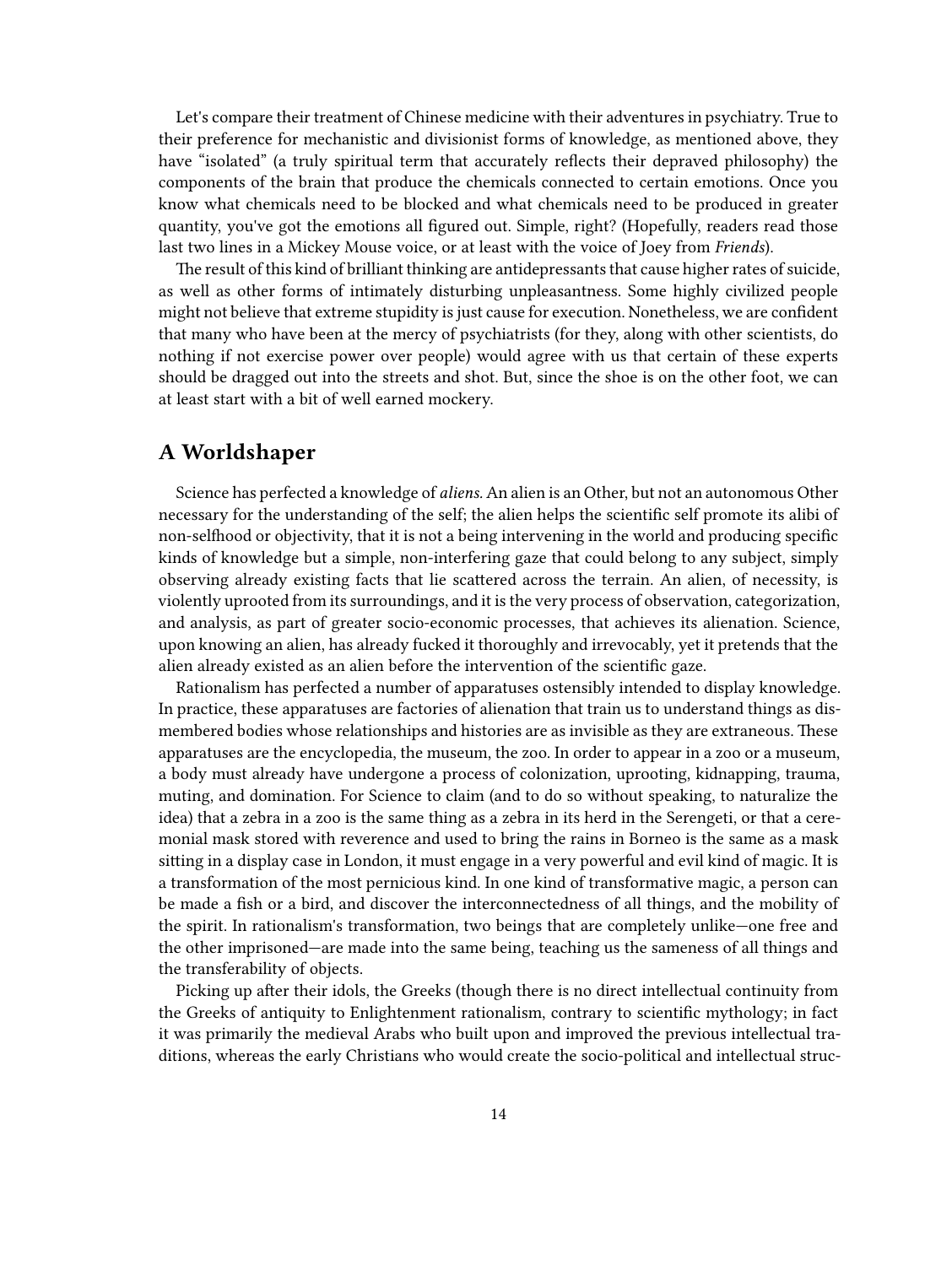tures that would eventually give rise to the Enlightenment were great burners of libraries, a tradition the European colonizers would carry on in modified form across the globe), scientists have continued in their search for the *atom*, that which cannot be cut, and which is therefore, supposedly, pure or more real. But what is cut in every atom, a priori, is its relationship with its surroundings.

The principles of the alien and the atom indicate that Science is not merely a method, nor even a producer of knowledge, but a *worldshaper*, a Weltanschauung that, through its connection to a complex of productive forces, codifies a modality with which to approach the world, inscribes a specific understanding of what the world actually is so that all its operations may unfold on a complementary terrain, and ends up reproducing the type of world that it believed in from the beginning, at increasing intensities and extremes of scale.

Cartesian geometry was flawed, but no matter; in the hands of surveyors, architects, and landlords it made for a more Cartesian world. Early physiologists had nothing other than muddled metaphor to support their claims that living bodies were organic machines. Nowadays, biochemists can use genetic manipulation to turn living cells into chemical factories and nanotechnicians can create robots out of artificial chemical compounds. Trigonometry can be taught as a pure math, but historically it changed the world as a mathematics of projectile warfare. Rocket science, the 20th century's symbol of pure genius (as in, "He's no rocket scientist"), likewise put the eggheads of the day at the service of a military restructuring of reality.

Leaving all the alibis aside, Science as it exists is inconceivable without its unbroken institutional, philosophical, and economic connections with policing, warfare, and industrialization. Its medical knowledge of bodies corresponds to the State's need to discipline, exploit, and torture those bodies; its funding and the areas of its advancement, its "discoveries," correspond to the need of states to wage warfare against their neighbors and the need of capitalists to get an edge on their competitors and their laborers. It is not merely a complex of academic institutions that has advanced alongside, and been corrupted by, the institutions of the modern nation-state and of capital investment. On the contrary, at no point is Science autonomous within and endogenous to those academic institutions. It has always been a primary motor for the expansion—material and spiritual, to borrow the tired dichotomy—of the present world system that has colonized the entire globe, put all forms of life to work, reengineered the landscape to favor production and social control, and that is now busy rewriting the very matrix in which life and existence unfold; therefore its development has not been an exclusively academic affair but a chief concern of all the institutions of power with which it is coterminous.

Capitalism and therefore present-day ecocide do not exist without Science, neither technologically nor philosophically, and no amount of excuses about the individuality of scientists or the mutual independence of investors and inventors can change that fact. Just as feudal society is inconceivable without the clergy, even though the feudal relationship is typically simplified as one between serf and secular lord or vassal and liege lord, the scientific class are the linchpin of capitalist society, despite not properly belonging to the bourgeoisie or proletariat. Scientific investigation is a major sector of production in its own right; scientists constitute a privileged caste indispensable to the self-evaluation, reproduction, expansion, and social legitimation of state and private entities; and the scientific worldview, with its popular and professional forms, is crucial to uniting ruler and ruled in the present day and explaining existence in a way that is compatible with the interests of domination.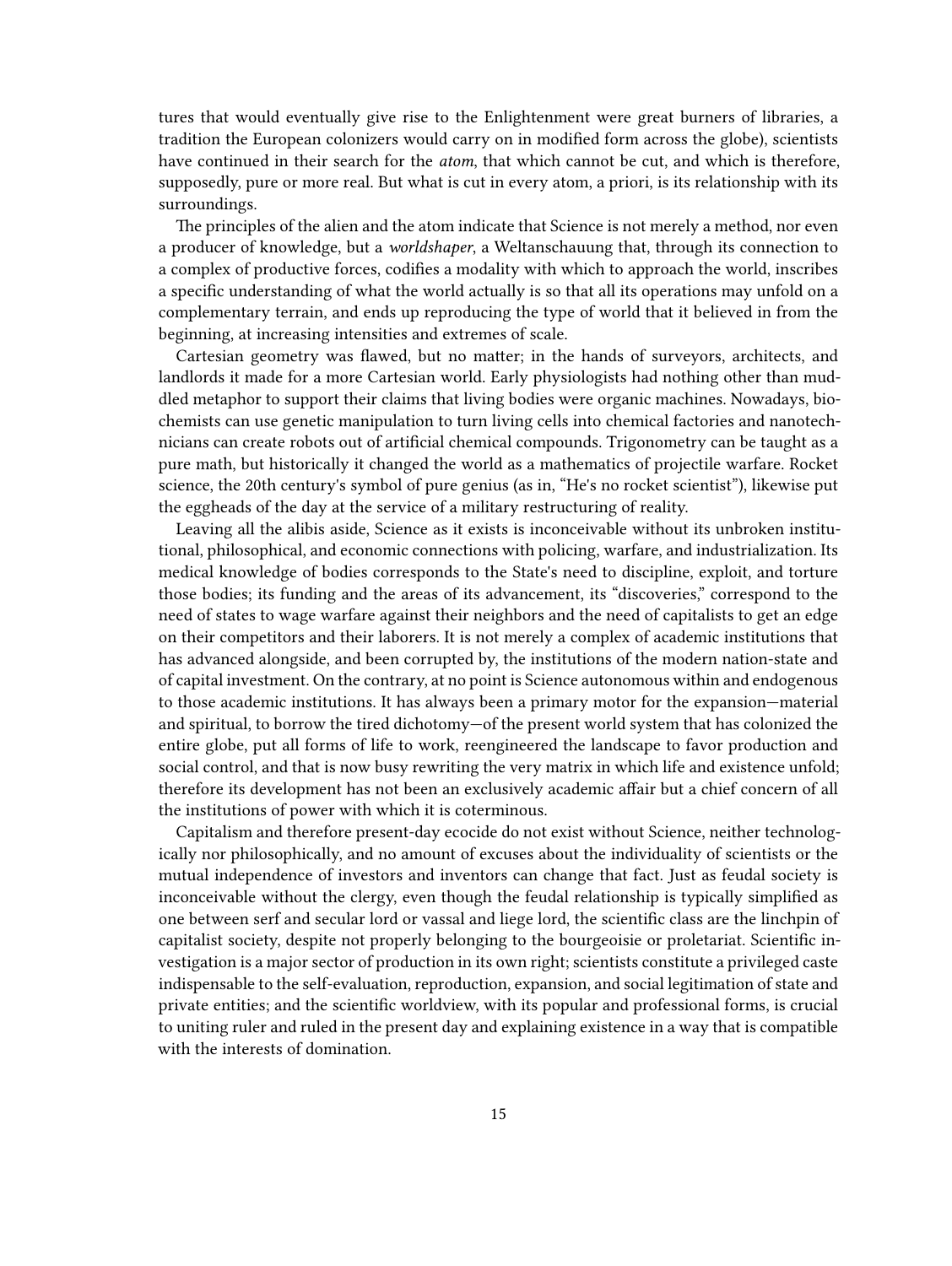An unwritten rule of the scientific philosophy that is, nonetheless, abundantly evident, is the non-limitation of invention and discovery. Anything that can be invented, should be. Knowledge should never be forsworn; it must always be used for the accumulation of more knowledge. A professional class that could invent nuclear weapons plainly follows such an imperative. Curiously, power within the scientific regime operates in a way that is remarkably similar to capital—there is no bad money, and all money must be invested or lost.

As we have tried to indicate in the first essay of this series, Science, not only as a producer of technologies but also as a worldview and spirituality, is indispensable in the production of golem, who are the citizens of the world system, composed of the dust of obliterated worlds, alienated from their histories and their surroundings, held together only by the false commons of the apparatuses produced to sustain them.

## <span id="page-15-0"></span>**Epilogue**

We predict that many believers in Science, especially the academically initiated, will reject this critique as uselessly broad, if they do not dismiss it outright. This is worth analyzing. First of all, someone in a position of power, someone with an accredited brain, a priest with a position in the hierarchy, need not respond to a non-professional writer, a layperson, unless the critique begins to be so widely distributed it constitutes a threat. The overwhelming silence this article will be met with, except from other laypersons, suggests that indeed there is a hierarchy at stake, rather than a free and equal community of ideas. After all, the Catholic Church did not begin to execute heretics among the laity until subversive heresies that challenged church hierarchies were widespread and began connecting with other social fault lines between upper and lower classes (principally cleaving to the new mobile urban class of weavers or rural peasants who increasingly asserted their autonomy) a situation that attained in the 12th century.

Secondly, and more substantially, we have noticed a certain pattern. The academically trained will always insist that the scientific community is highly self-critical, yet at the same time they always (as far as we have seen) reject criticisms that come from outside of academia as "overgeneralized" or unfounded. We would argue that this is a structurally systematic response.

An institution with hegemonic aspirations, or one that has already achieved dominance, must never allow itself to be fit into a globalizing theory (for what we are offering here, to be honest, is not a critique, it is a theoretical explanation of where Science fits within an anarchist view of the world). Anticolonial movements have already criticized postmodernism for how theorizing other people's identities and histories constitutes an exercise of power over those peoples. More broadly, Science cannot accept any external theorization of its role, because it is busy trying to place everything and everyone else within a theoretical system of its own making. At this juncture, we are not trying to offer criticism or feedback that might be useful to specific scientists, and which accordingly, must be particular, balanced, and fair. We are trying to theorize about a system of knowledge that pretends to be objective and all-encompassing, and a cabal (in the Biblical rather than paranoid conspiratorial sense) that claims not to exist, not to have agency, and not to have systematic patterns of behavior and ways of shaping the world.

In other words, what we are dealing with is precisely the lack of a theoretical generalization about Science as a complex of institutions with dynamic agency and an extremely important role within capitalism. Lacking this, it does not escape our attention that the only serious critiques of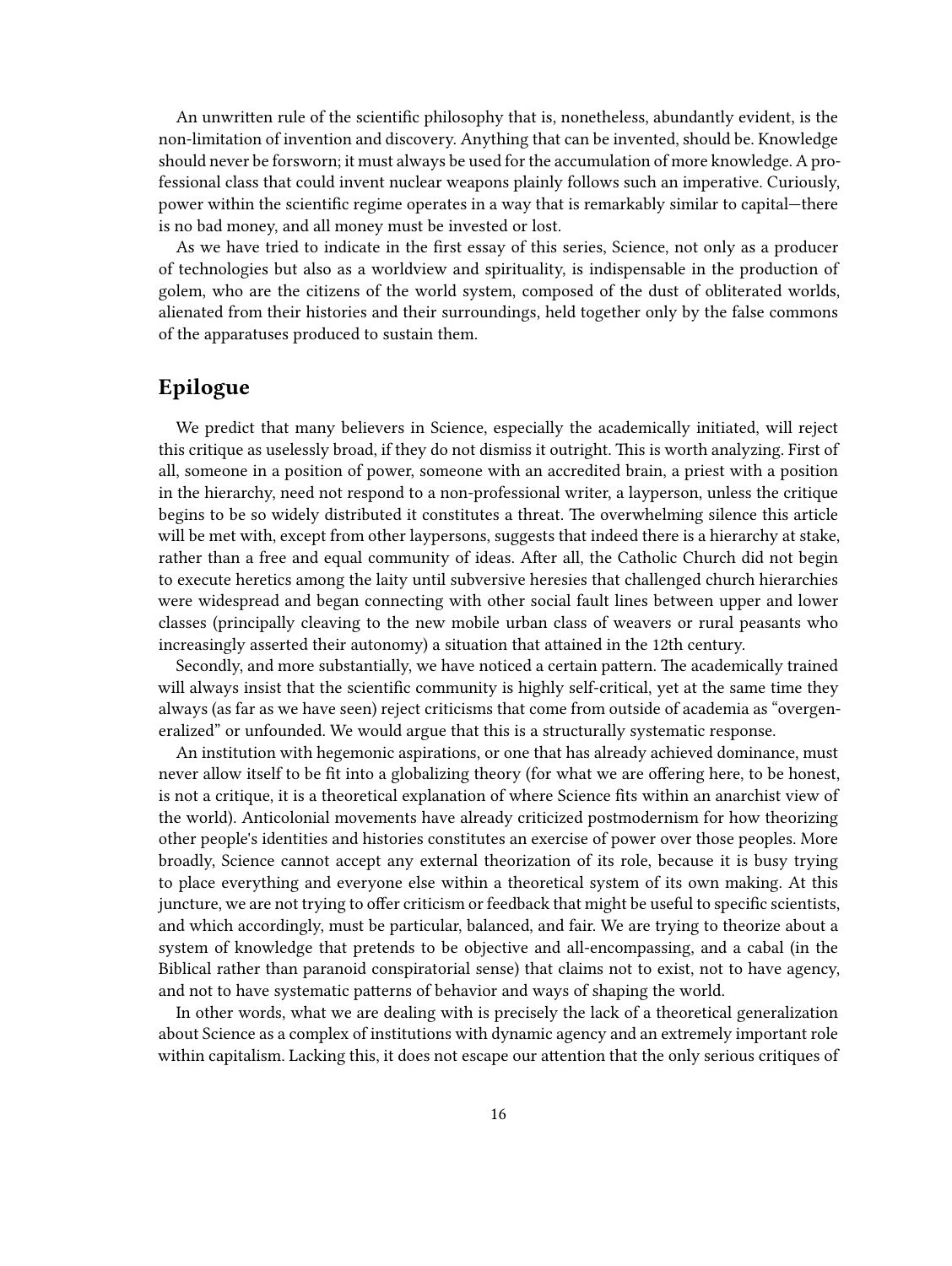scientists that will be permitted are those that originate from other scientists and are published and disseminated by the structures that Science has sanctioned for its internal communications; and secondarily critiques originating from the laity that follow the rules of good form, addressing only particular scientists and particular errors, and thus never capable of contributing towards a theoretical framework that addresses Science globally. To avoid unfair generalization, we are meant to wait until the official producers of knowledge themselves conceive of and find funding for a study that could objectively demonstrate in what percentage of the cases these criticisms are founded. Pie in the sky.

Remaining cautious of the potential for demagoguery or logical manipulation that comparisons present, let us again take the example of the Catholic Church in the centuries before the Enlightenment. In serious conversation today, it is perfectly viable to speak of the Church as an institution designed to accumulate power, effect social control, mobilize myths and superstitions, and repress heresy. Are particularities lost in this widely accepted theoretical view of the Church? Of course (and ironically, when it comes to outright misrepresentation, and not just the smoothing that accompanies generalization, the scientific proponents of the Enlightenment are largely to blame, in their zealousness to differentiate themselves from their supposedly irrational predecessors). Debate was in fact encouraged in the Church in the Middle Ages. Heresy could only be punished after formal processes in which the accused usually had the opportunity to defend themselves. As for superstitions, the Church also dealt in a wealth of historical fact, they often displayed intellectual vigor in their studies, and there were many efforts to challenge and discredit fraudulent documents and data (then as now, any "fact" that wasn't politically necessary could be comfortably disputed). And regarding the accumulation of power, there are even examples of clergy who fought for the Church to give up its temporal power.

Do all these details mean that the summarized theorization of the Church's social role, articulated above, is invalid? Of course not. Now what if we imagine a priest in the 12th century responding to the wave of popular dissent, deflecting a generalized critique of the Church by enumerating the following points, all of which are factually correct: *the Church isn't a unified institution, there are many internal differences and no one person or body controls everything that happens in the Church; what priests are you referring to? because there are good ones and bad ones; laypeople might be ignorant of this, but the Church is very self-critical—aside from constant debates that occur via letters that bounce back and forth across Western Europe, the popes also organize ecclesiastical conferences every few years to discuss and update dogma; are you talking about deacons, priests, bishops, abbots, archbishops, or cardinals? because the clergy function really differently depending on the level you look at*.

Particularization at such a juncture is nothing but filibustering.

We don't doubt that Science has its own mechanisms for self-criticism and accountability. In this day and age, what institutional complex doesn't? The point is, these mechanisms are not adequate for the rest of us. It can be claimed that Science is not a cohesive body nor a religion, but we can see that sufficient coordination exists for scientists to be trained with enough homogeneity that they can be compatible and communicative internationally, and that these scientists are consistently useful in the maintenance and expansion of capitalism. True, capitalism can harness anything, even the games of children, but there really is no comparison, as scientific methodologies, the products of scientific knowledge, and trained scientists themselves play an irreplaceable role at the highest levels of global capitalism and on all the frontiers of capitalist expansion.